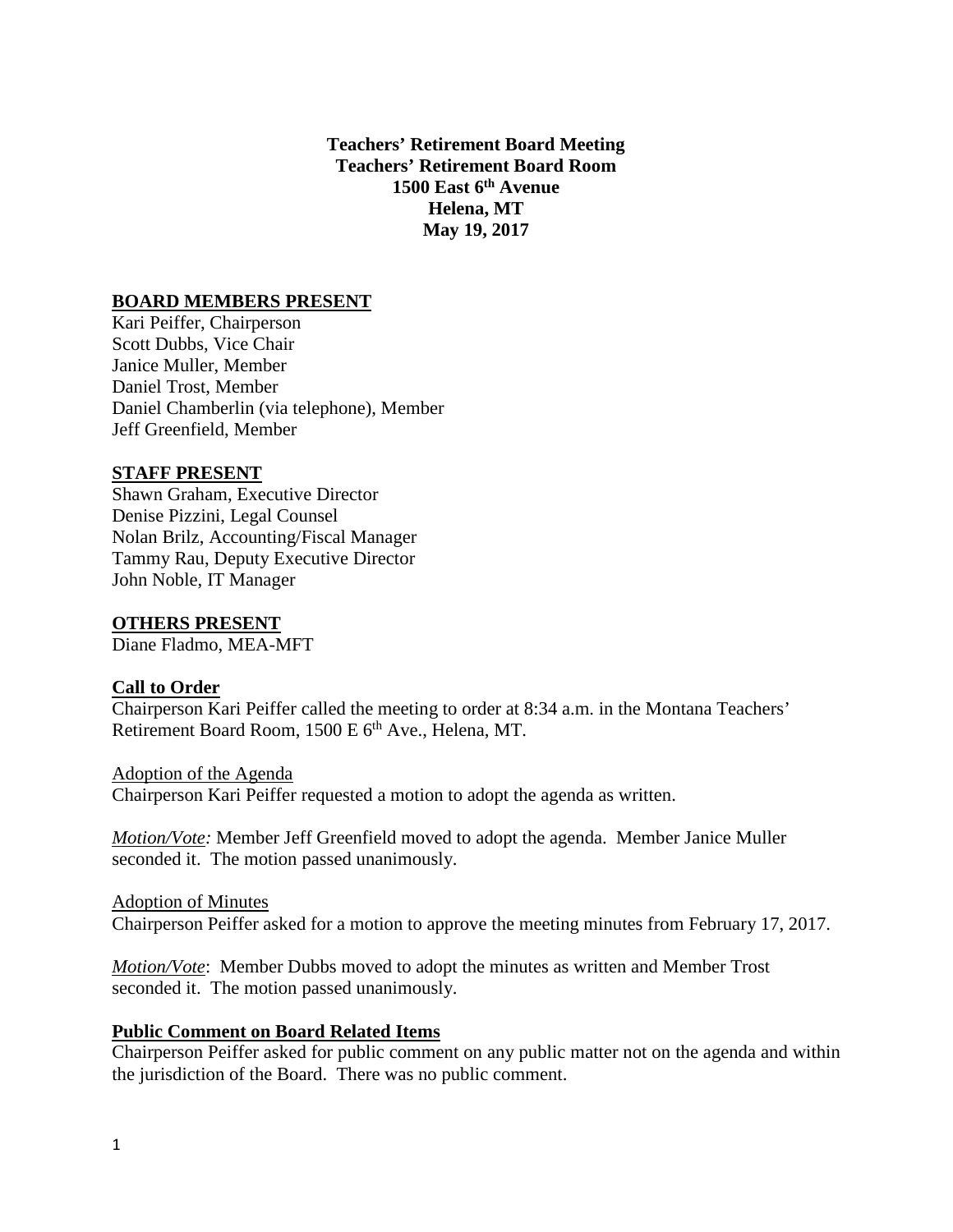### **Administrative Business**

#### Investment Report

Mr. Graham reported on the recent activities of the BOI. BOI has changed their monthly investment report format. Instead of reporting on each major asset class, the latest monthly report from BOI is rolled up to one Consolidated Asset Pension Pool (CAPP) number. At the time of the Board meeting, the Governor's Office has not named a new TRS Board member to serve on the Board of Investments; Mr. Graham will continue to communicate with BOI pending a member appointment.

### YTD Financial Statements and Budget Reports

Mr. Brilz presented and provided information regarding the budget reports through April 30, 2017. Mr. Brilz explained that the balance sheets will look different going forward because of the change in investment reporting and that TRS will continue to work with BOI regarding this. Going forward, reports will show only STIP and CAPP amounts, which might affect how often appreciation/depreciation entries are made.

There was discussion regarding the M-Trust project budget and the shift of some personal services costs from the regular TRS budget to the Phase III M-Trust Project budget. Mr. Brilz fielded inquiries from board members on various line items of the budget including contracts and delinquent agencies and discussion followed.

#### Personnel Committee Report

Chairperson Peiffer and Member Muller provided a verbal report on the Personnel Committee meeting held on May 19th. Chairperson Peiffer addressed trying to get current salaries closer to market progressions. The committee members reviewed analysis from CMS which compared TRS salaries to MPERA salaries and several years' markets, and expressed that the current methodology inherently causes large lags and jumps in salaries. Member Muller discussed how going from a four-year policy to a two-year system could help avoid these lags and jumps. Chairperson Peiffer and Member Muller both recommended approval for this policy change.

Member Daniel Chamberlin raised the question of the difference in percentage increases in employees' salaries. Mr. Graham explained that it is not a cost of living increase, but is based on progression criteria and the market for each position.

The Board discussed how these policies and changes work with the upcoming fiscal year budget, as well as the legislatively adopted 1% increase for all TRS employees.

#### Budget Committee Report

Members Daniel Trost and Daniel Chamberlin presented items of discussion from the recent Budget Committee meeting, including M-Trust information, IT spending, and percentage of total benefit payments.

There was discussion regarding the format of the Budget Committee meeting and the merits of having the committee hold an in-depth discussion with Mr. Graham and Mr. Brilz to go over the budget prior to the board meeting, rather than discuss it in full during the board meeting.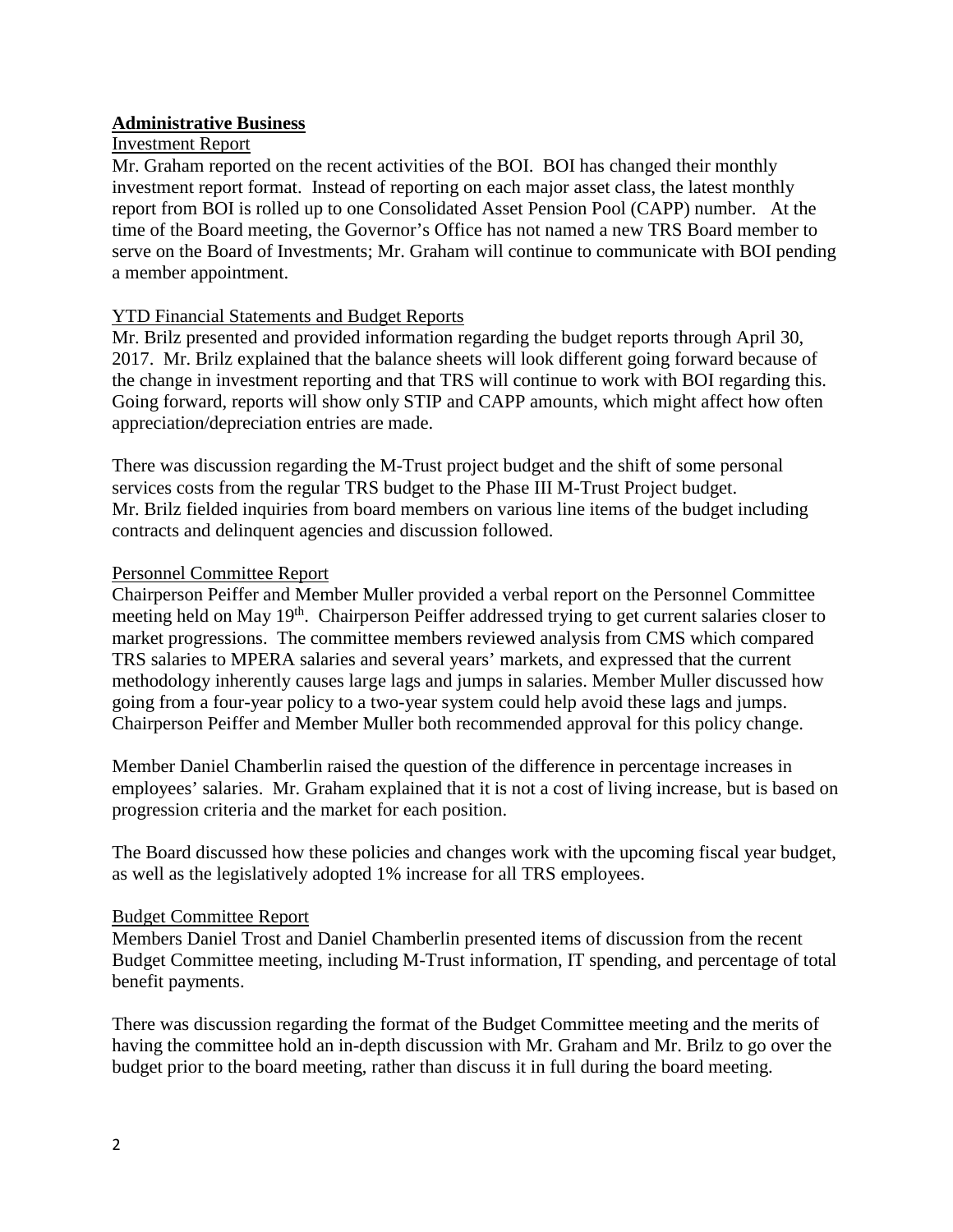### PRISM Annual Conference Report

TRS IT Manager Mr. John Noble provided a verbal report of the recent PRISM conference he attended, held in Nashville, TN, April 9-12<sup>th</sup>. Mr. Noble mentioned that there are many pension systems undergoing improvements similar to Montana's M-Trust system, and reviewed the importance of security and protecting assets.

### NAPPA Winter Conference Report

Ms. Pizzini provided a verbal report of the recent NAPPA winter conference she attended in Tempe, AZ, February  $21-24$ <sup>th</sup>. Ms. Pizzini discussed the merits of the winter and summer conferences and expressed that the summer conference would be the priority in the future. Ms. Pizzini also provided discussion related to federal tax law, system data security, and the elimination of the Cycle C qualification process.

### Tentative 2017 Meeting Dates

The next meeting date of the TRS Board is scheduled for August 4, 2017.

### Public Comment

Ms. Fladmo expressed her appreciation for TRS's prudence with the budget and staff, as well as the importance of retaining a skilled staff. Ms. Fladmo also presented the request that a percentage of budget go toward a strategic plan that includes more training, an internal audit, more webinars, coordination with PERS, etc.

Discussion followed on the benefits of training opportunities for clerks and members at schools, and this can be addressed at the August meeting as well.

### Interest Rate Credited to Member Accounts

Mr. Graham discussed the STIP return and his recommendation to set the interest rate credited to member accounts be increased to 0.75% for the period of July 1, 2017 to June 30, 2018.

Member Daniel Chamberlin asked if it is possible to make mid-year changes. Mr. Graham responded no, that the statute states that it is annual.

Member Jeff Greenfield asked for clarification of the rates historically, in comparison to the recommended rate, and discussion followed.

*Motion/Vote:* Member Jeff Greenfield moved to set the rate at 0.75%. Member Daniel Trost seconded the motion. The motion passed unanimously.

### Renewal of Ice Miller Contracted Services Agreement

Mr. Graham provided background information regarding Ice Miller, TRS's tax counsel since 1997, including that we utilize their services more frequently prior to or during legislative sessions.

*Motion/Vote:* Member Janice Muller moved to renew the Ice Miller contract. Member Scott Dubbs seconded the motion. The motion passed unanimously.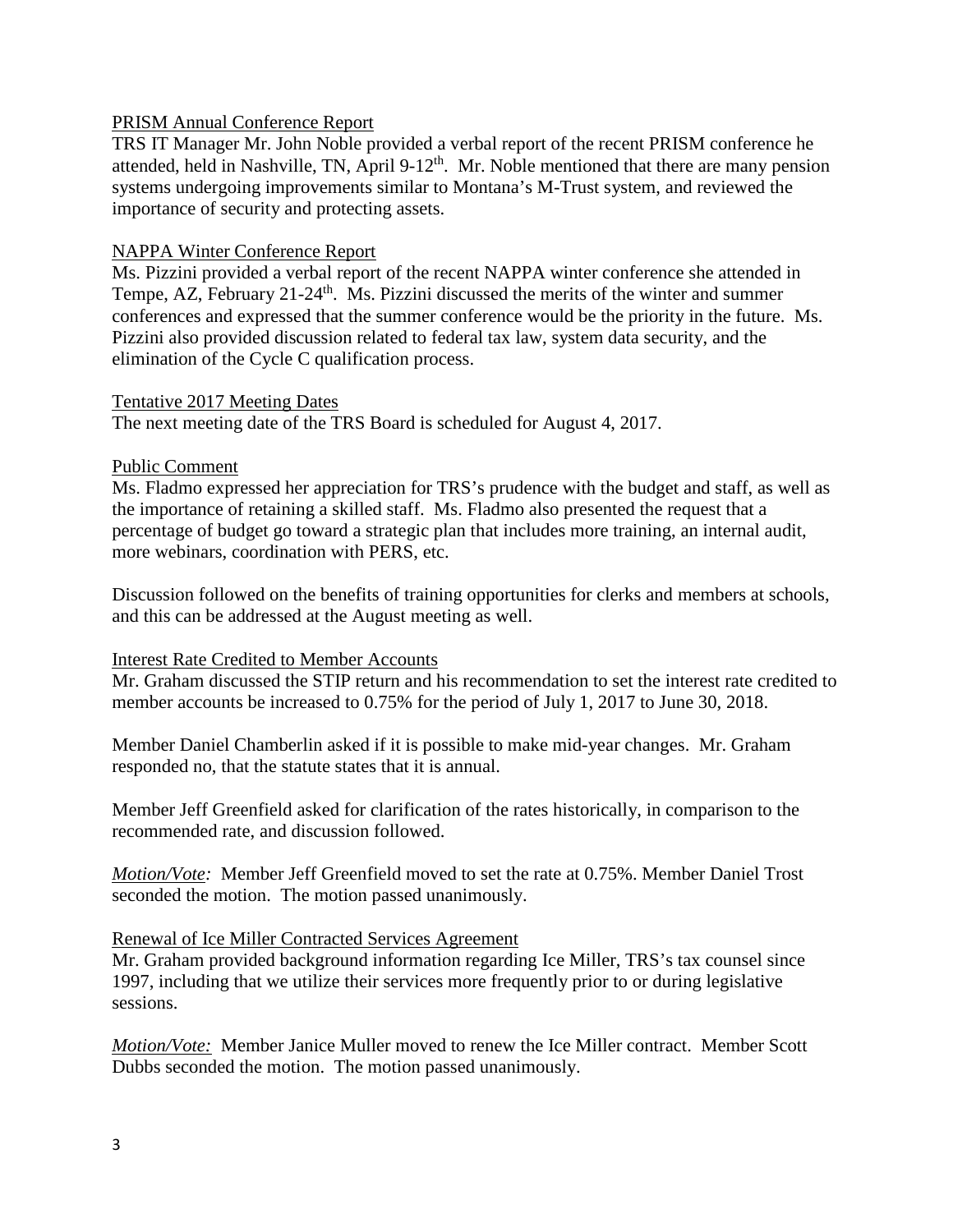#### Out-of-State Travel

There was discussion among members of the board and staff related to several travel requests for various upcoming conferences and workshops.

# *NCTR Summer Trustee Workshop*

*Motion/Vote:* Member Jeff Greenfield moved to allow up to four trustees to attend the trustee workshop in July. Member Daniel Trost seconded, and the motion passed unanimously.

## *NCTR Annual Conference*

*Motion/Vote:* Member Jeff Greenfield moved to allow up to four board members to go to the annual conference. Member Janice Muller seconded the motion. The motion passed unanimously.

# *NCTR Annual Conference and NCTR System Director's Meeting*

*Motion/Vote:* Member Jeff Greenfield moved for Mr. Graham to attend both conferences. Member Daniel Trost seconded the motion. The motion passed unanimously.

# *P2F2 Annual Conference*

*Motion/Vote:* Member Jeff Greenfield moved to approve the travel. Member Daniel Trost seconded the motion, and the motion passed unanimously.

### FY 2018 TRS Budget Justification/Request

It was noted that it is not necessary to go through the budget line-by-line unless requested, as the Budget Committee has already done so. There was discussion on general information and the documents within the budget.

Mr. Brilz pointed out the nearly 3% budget increase from FY 2017 to FY 2018 and discussed the major increases and decreases within the budget:

Personal services decreased by 5.68%, which is due to how TRS is required to track personal service costs related to the M-Trust Project. Approximately \$155,000 of the personal services budget has been moved to the M-Trust Project for FY 2018. Mr. Graham called attention to this, as it should be noted that around ¾ of these personal services costs will return in the FY 2019 budget, and 100% in the FY 2020 budget. The FY 2017 personal services budget also includes a legislatively adopted 1% per hour increase for all TRS employees beginning February 15, 2018.

Contracted services increased by 15.94%, from \$525,267 to \$608,980, largely due to IT convergence from TRS-owned hardware to fully hosted SITSD hardware.

Total operating costs increased by \$166,024 (from \$923,659 FY 17 to \$1,089,683 FY 18), \$90,000 of which is attributable to front-loaded audit costs. Most other increases to the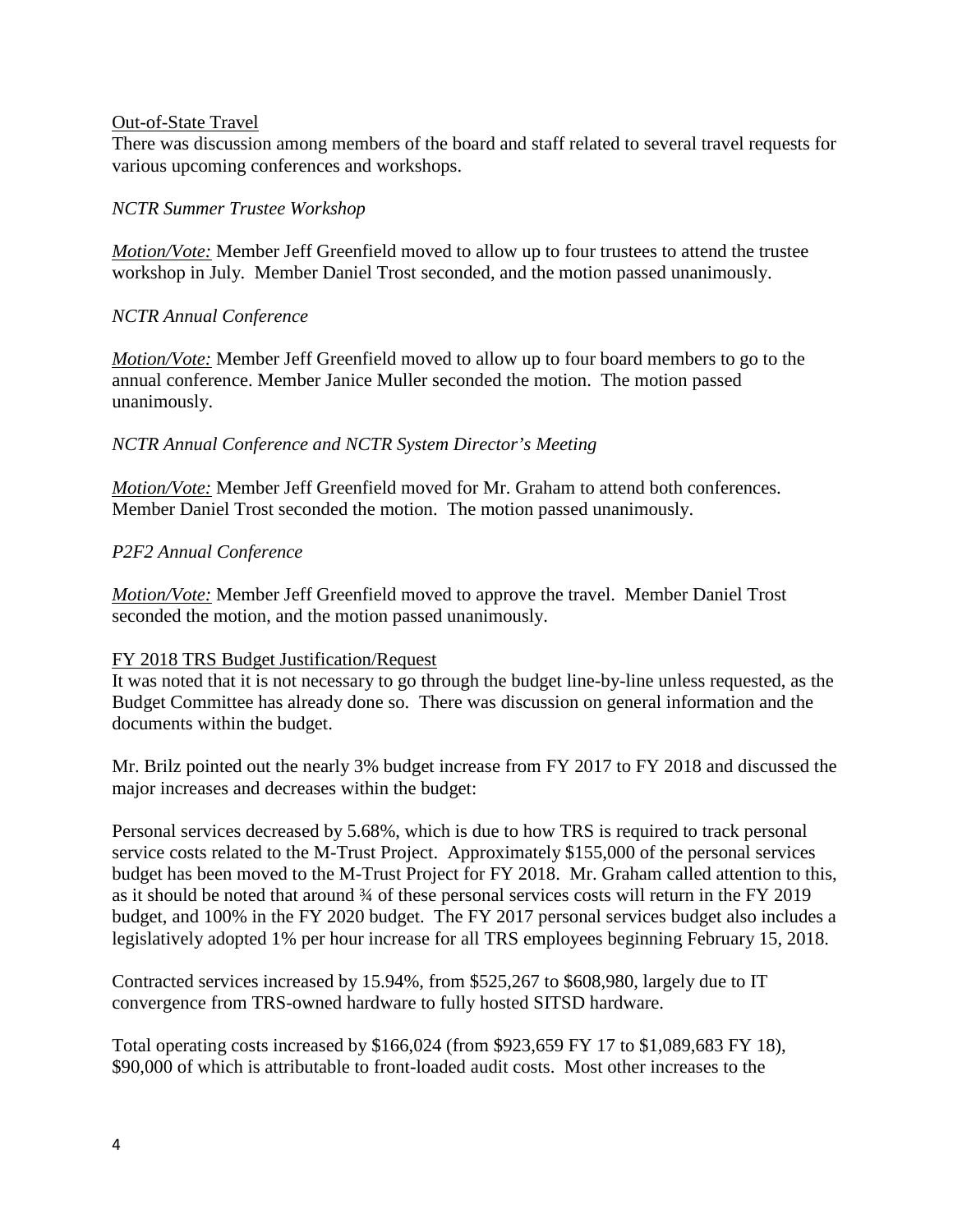operating budget are due to fixed cost increases and projected SITSD costs related to IT convergence.

*Motion/Vote:* Member Daniel Trost moved to approve the FY 2018 budget. Members Jeff Greenfield and Daniel Chamberlin seconded the motion. The motion passed unanimously.

### Information Item

The next board meeting will be held August 4, 2017 in the TRS board room.

# **Board Training**

# Privacy and Security of Personal Information

Ms. Pizzini led the board through a review and discussion of the Privacy and Security of Personal Information and Notification of Breach of the Security of Data System policy. Ms. Pizzini mentioned this policy will become part of a larger body of policies related to records and information management, which will include enhanced periodic staff training. Ms. Pizzini discussed specifically the breach notification process and incident response plan, as well as insurance policy requirements. Member Muller raised the question of ransomware and Ms. Pizzini noted that ransomware is covered by the insurance policy.

# **Executive Director's Report**

# Electronic Records

Mr. Graham discussed the need for TRS to update its record retention schedule. There was discussion among the Board regarding a possible transition to TRS using electronic records as the official business record of the agency. This topic brought discussion of how much is currently being physically stored, as well as the merits of keeping or changing TRS's records plan and for how long, in what instances, and what type of records should be kept.

### Staff Update

Mr. Graham introduced TRS's newest staff members.

Karla Scharf has announced her plans to retire from TRS effective June 30, 2017. Karla has been a valued member of the TRS staff for over 36 years, most recently serving as the Retired Payroll Supervisor. TRS and the Board thank Karla for her years of dedicated service to TRS.

### 2017 Legislative Session Summary

Mr. Graham gave updates on various legislative proposals from the 2017 legislative session, including HB 67, HB 68, SB 115, SB 121, and SB 143. Mr. Graham stated that although there were not many changes this session, there are several updates that now need to be made, especially to TRS forms and correspondence documents.

### **Communications**

Mr. Graham noted that every two years, following adjournment of the Legislature, TRS must communicate statutory revision to its various stakeholders. Legislative changes from the 2017 legislative session will result in targeted communications to its active members, retirees, and employers. TRS is in the process of updating the active Member Handbook, the Benefit Recipient Handbook, and the Employer Manual. There was general discussion on the merits of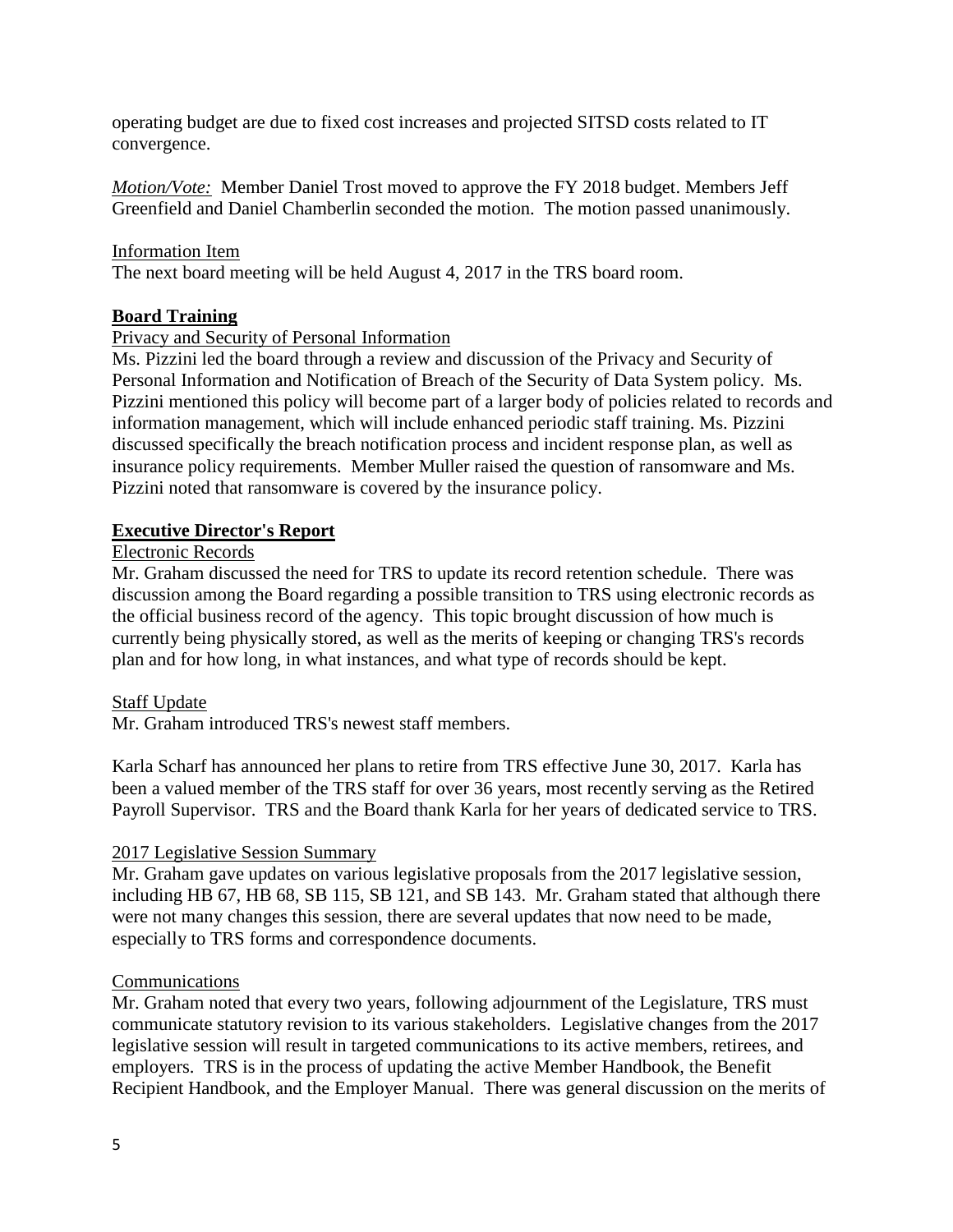distributing this information to applicable subsets of members, which are outlined in the board packet. Member Chamberlin asked for Ms. Fladmo's opinion on this matter, and both Ms. Fladmo and Chairperson Peiffer agreed that it is beneficial for new hires to receive a physical copy of the TRS handbook.

# Executive Summary

# Alternative Work Schedule

Having already completed the Staff Update portion of the meeting, Mr. Graham moved to the second Executive Summary agenda item and introduced the planned Summer Work Schedule, to begin 6/5/17 and end 9/1/17.

### Public Comment

Chairperson Peiffer asked if there was any public comment, and there was none.

# **Legal Counsel's Report**

# Summary of Legal Issues

Ms. Pizzini provided a verbal procedural update of one pending contested case (Zabrocki matter) and stated there are no other contested cases at this time.

### **IT Manager Report**

### Incident Response Plan

Mr. Noble detailed the Incident Response Plan included in the board packet. This plan describes the steps TRS will take and by whom in the event it ever has an incident where its information assets are compromised. The State of Montana Risk Management and Tort Defense Division's procedure for reporting a cyber/data information security incident is incorporated within TRS' Incident Response Plan. This plan will likely be incorporated by reference into TRS's overarching records management policy.

The importance of having such a plan in place prior to an incident was noted, as well as Mr. Noble's desire to perform more monitoring so that ideally, TRS is the first to know when something out of the ordinary occurs.

### **Applications and Benefit Adjustments**

Regular, Survivorship, Adjustment & Corrections

Ms. Rau shared that TRS has retired fifty-four members during the past three months and noted that the next three months are our busiest time of the year for processing retirement applications.

# **Disability Applications**

# **Closed Meeting**

Executive Session to Discuss Disability Applications

The meeting was closed to the public at 11:47 a.m. so the Board could discuss and review the disability applications, since the individual's right to privacy pertaining to an application for disability benefits clearly exceeds the merits of public disclosure. Ms. Rau presented the two submissions. The meeting was reopened at 12:02 p.m.